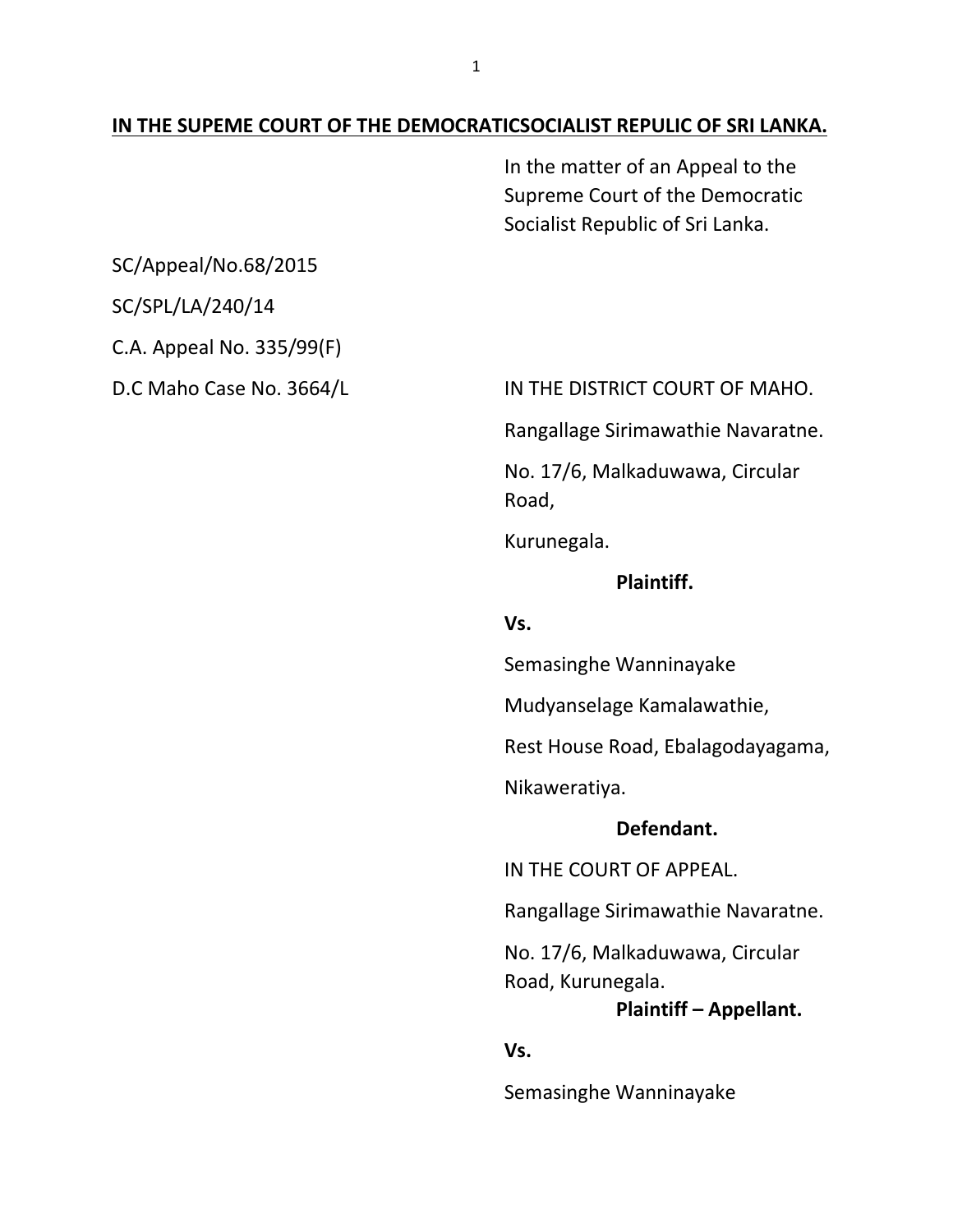Mudyanselage Kamalawathie,

Rest House Road, Ebalagodayagama,

Nikaweratiya.

#### **Defendant – Respondent.**

IN THE SUPREME COURT.

Rangallage Sirimawathie Navaratne.

No. 17/6, Malkaduwawa, Circular Road,

Kurunegala.

### **Plaintiff – Appellant – Appellant.**

#### **Vs.**

Semasinghe Wanninayake

Mudyanselage Kamalawathie,

Rest House Road, Ebalagodayagama,

Nikaweratiya.

**Defendant – Respondent - Respondent.**

Before : Sisira J De Abrew J

L.T.B. Dehideniya J

E.A.G.R. Amarasekara J

Counsel : Dr. Sunil F.A. Cooray with Nilanga Perera for the Plaintiff – Appellant – Appellant.

Upendra Walgampaya for the Defendant – Respondent –

Respondent.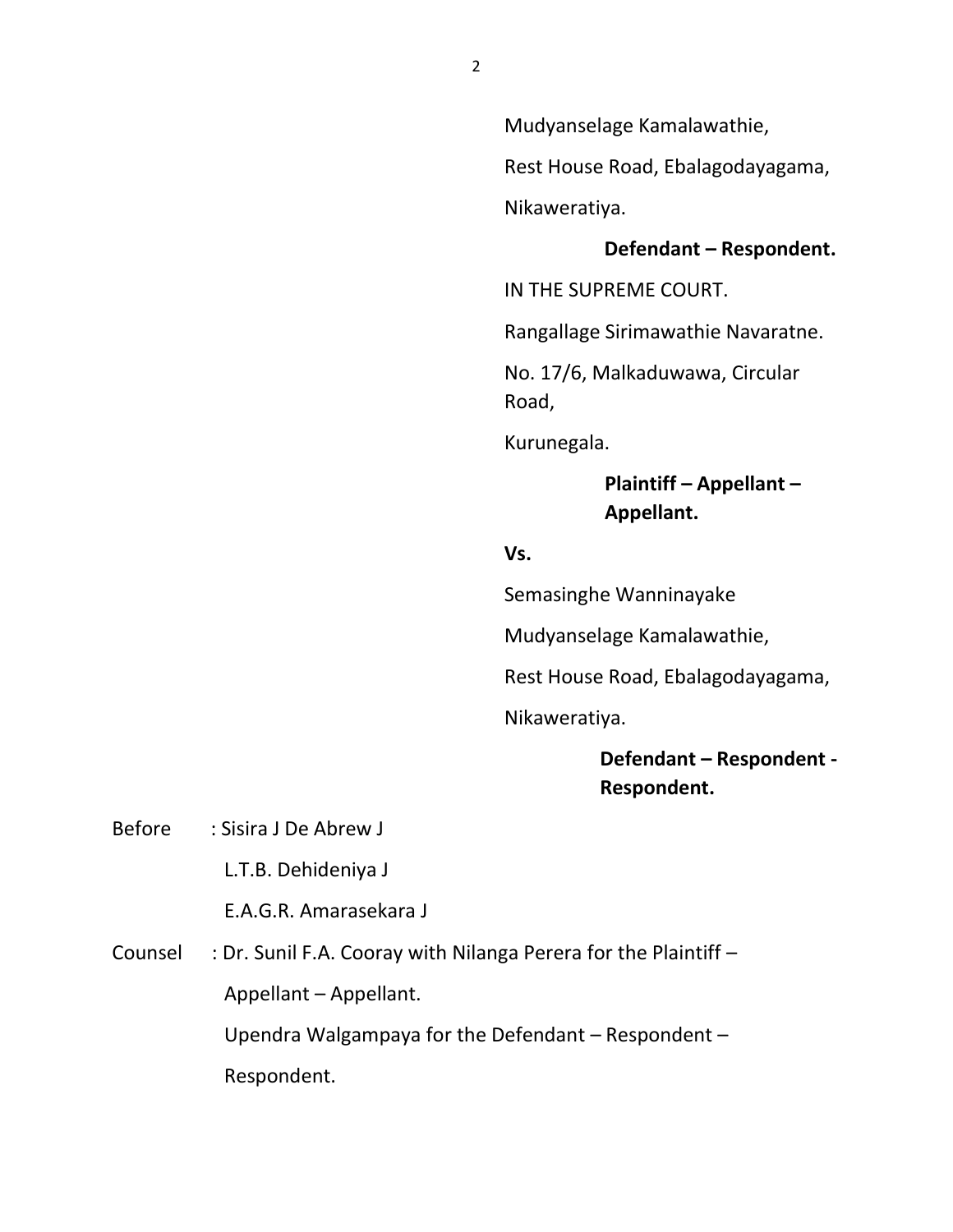Argued on : 05.07.2020.

Decided on : 02.06.2021.

### E.A.G.R. Amarasekara J

The Plaintiff – Appellant – Appellant (hereinafter sometimes referred to as the Plaintiff or the Appellant) instituted an action against the Defendant – Respondent – Respondent (hereinafter sometimes referred to as the Respondent or the Defendant) in the District Court of Maho praying inter alia for a judgment;

- Directing the defendant to retransfer the property described in the schedule to the plaint to the plaintiff by executing a deed of conveyance and,
- In the event the defendant fails to do so, for such transfer to be effected by executing a deed of transfer by the Registrar of the District Court of Maho, and,
- To evict the defendant and everyone under her and to give the vacant possession of the land to the plaintiff,
- For a sum of Rs. 75000/- for the damages already caused and Rs.1000 per month as damages for unlawful possession.

Plaintiff by her plaint dated 23.01.1993 inter alia stated that;

- The plaintiff who was the owner of the land described in the schedule to the plaint mortgaged the property to the defendant and obtained a loan by keeping the said land as a security, and the said mortgage(උකස්කරය) was executed as a transfer deed (deed of transfer no. 560 dated 27.01.1989 attested by W.T.M.P.B. Tennakoon, Notary Public) and together with it, another deed (පොරොන්දූ පතුය) was executed by the defendant undertaking to re-convey the land to the plaintiff, namely deed no. 563 dated 31.01.1989 attested by said W.T.M.P.B. Tennakoon, Notary Public.
- The plaintiff's signature was also obtained on some other documents at the time of signing the said deeds.
- Although the deed no. 560 had been executed as a deed of transfer, it was always considered by the plaintiff as a mortgage bond for the repayment of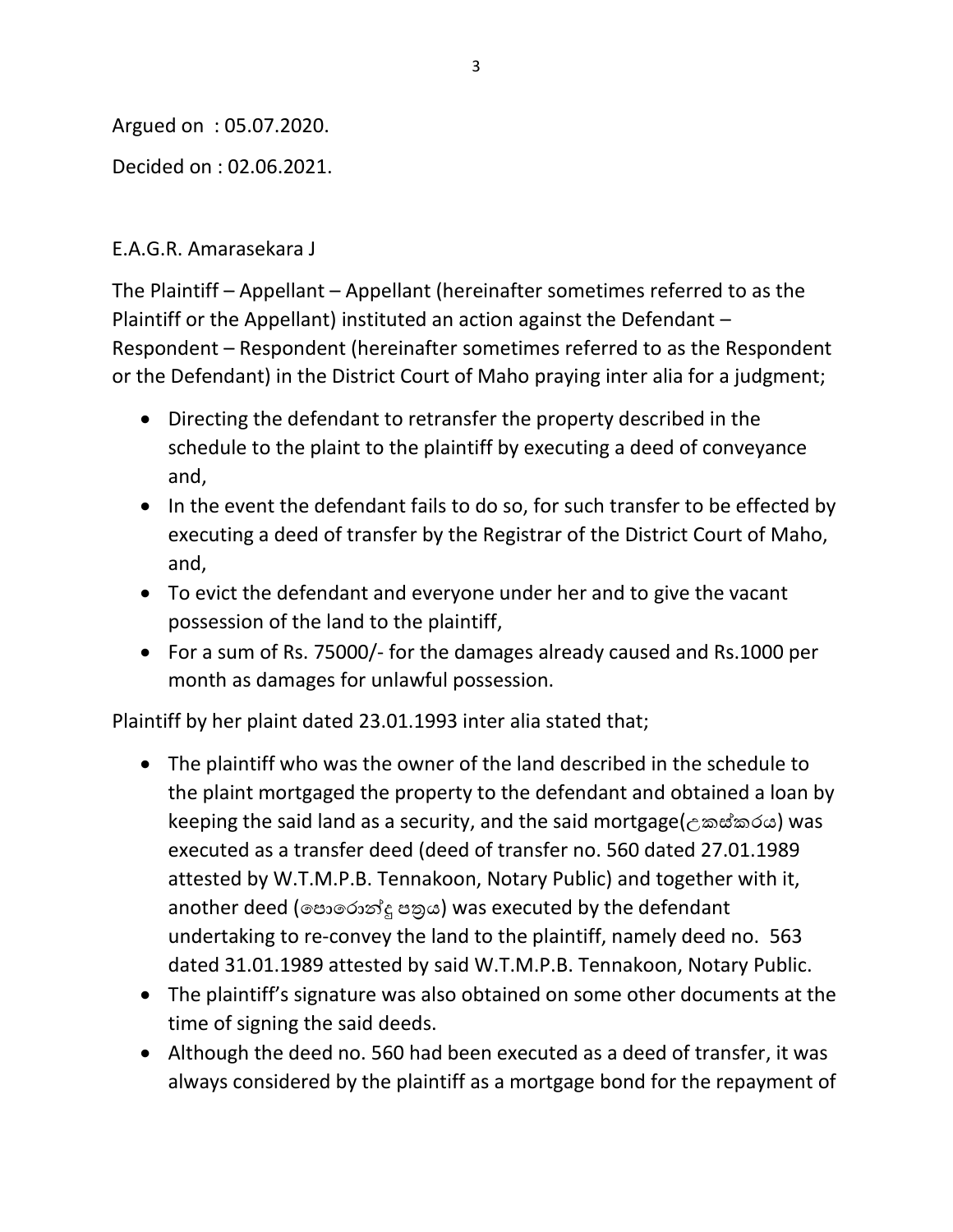the loan obtained from the defendant. The consideration of Rs. 100'000 stated in the said deed is the balance amount of the loan obtained from the defendant and the interest that had to be paid.

- Although the plaintiff had endeavored to repay the balance of the said loan together with a reasonable interest thereon to the defendant, the defendant failed to accept the same. Thus, the plaintiff made an application to the Debt Conciliation Board (hereinafter sometimes referred to as the board) which was inquired into by the said board.
- Although the plaintiff suggested a settlement before the said board, the defendant refused to come into the said settlement. Having considered the said settlement as a fair offer, on 16.01.1991, the said board issued a certificate under Section 32(2) of the Debt Conciliation Ordinance (hereinafter sometimes referred to as the Ordinance)
- Although the defendant made an application to review against the said decision of the board, the said application was refused by the board.
- The land in issue had been in the possession of the plaintiff at every time material to the case. However, since the plaintiff had to go abroad for overseas employment, the plaintiff leased out the premises to Amarasinghe Arachchige Siri Amarasignhe by deed of lease no. 17 dated 16.09.1991 attested by T.M. Amarakoon, Notary Public for a period of 2 years and has kept one room to store the belongings of the plaintiff and left the country.
- However, subsequent to the issuance of the aforesaid certificate, the defendant on or around 01.11.1991 has ejected the lessee of the plaintiff, has thrown out the belongings of the plaintiff and has taken the possession of the land in issue unlawfully. The defendant is now in possession due to an order delivered by the Primary Court pursuant to an action filed by the Nikawaratiya Police. In this regard case No. 3599/L is pending before the same District Court.
- The damages caused to the property by the defendant amounts to Rs. 75'000/- and the defendant is causing continuing damages to the plaintiff due to unlawful possession at the rate of Rs,1000/- per month.
- Thus, a cause of action has arisen against the defendant to the plaintiff to file an action to get the reliefs as prayed for.

The defendant filed her answer dated 07.06.1993, and as per the answer;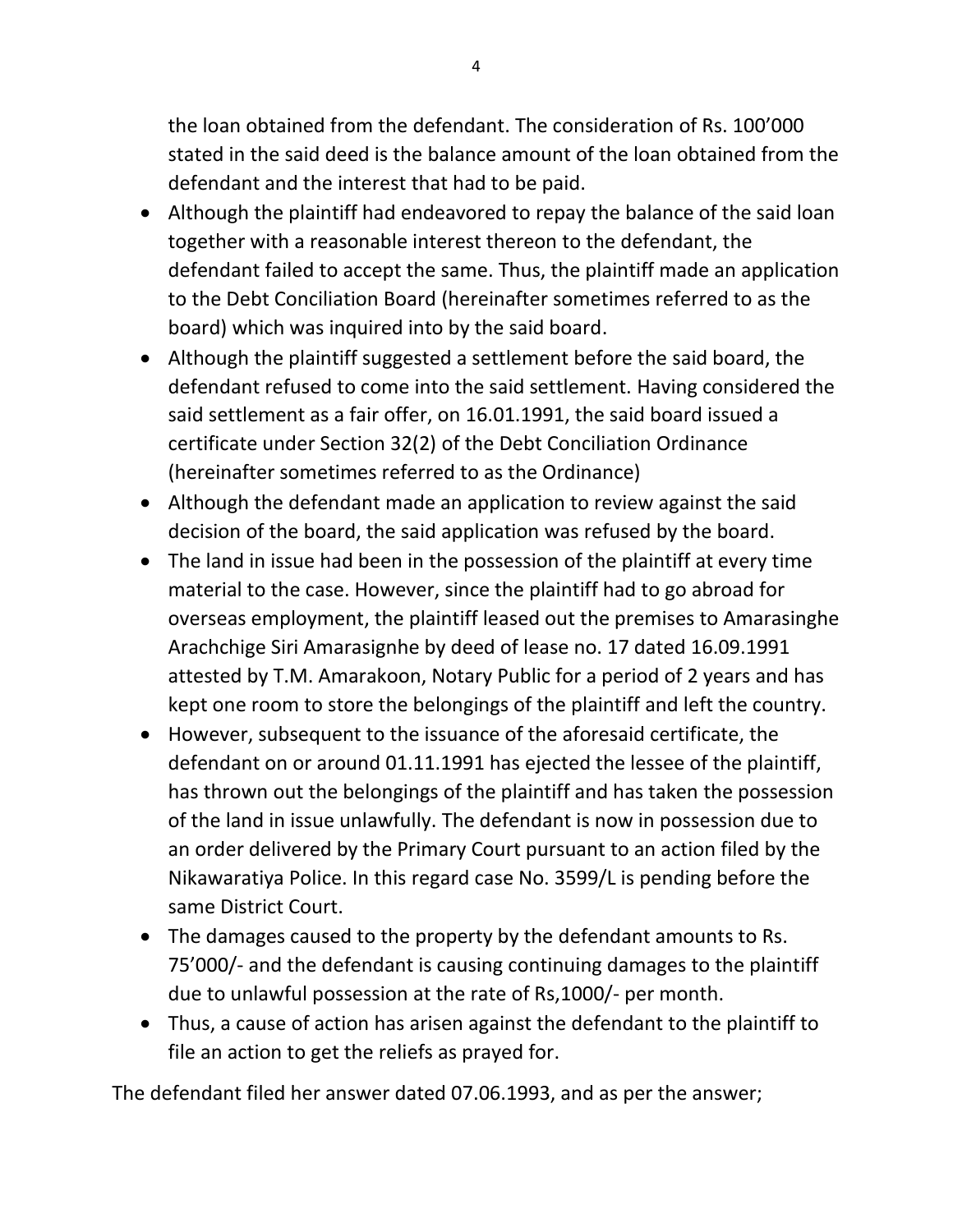- The defendant admitted the execution of aforesaid deeds no. 560 and no.563 but she has stated that she purchased the said land for Rs. 100000.00 by deed no.560 and agreed re-convey by deed no.563, if Rs.300000.00 was paid within 3 years from the date of execution of the said deed which was 31.03.1991.
- The defendant has stated that as the owner of the land, the defendant leased out the premises to the plaintiff by deed of lease no. 561 dated 27.01.1989 and thereafter it was again given on lease to the plaintiff until the month of May 1989 by deed of lease no. 769 dated 17.08.1989.
- A preliminary objection has been taken that the plaintiff cannot maintain the action since the defendant was the owner of the land in issue at every time material to this action.
- The defendant has stated that the said board, having considered the deed no.560 and deed no. 563 as a mortgage, made an effort to grant a relief to the plaintiff and requested the plaintiff to pay Rs.100000.00 and a reasonable interest to the defendant, but the defendant refused to accept it as it was not reasonable. Thus, on 16.01.1991, the said board dismissed the application of the plaintiff.
- It is averred that however, in order to give further reliefs to the plaintiff, the aforesaid board ordered the plaintiff to pay the defendant Rs. 100'000/- with 20% interest from 27.01.1989 less Rs.18000.00 within 18 months from 16.01.1991, namely before 16.07.1992 and issued a certificate under Section 32(2) of the said Ordinance.
- It is further averred, that the plaintiff has deliberately renounced the reliefs given under the certificate as from 17.17.1992, and the reliefs given by the said certificate is no more valid after 17.17.1992.
- The defendant has stated that since the plaintiff did not have any right in the land in suit after 27.01.1989, the deed of lease executed by the plaintiff as mentioned in paragraph 10 of the plaint is of no avail in law.
- It is also stated that, subsequent to the expiry of the lease granted by the defendant to the plaintiff, as the absolute owner of the land in suit, the defendant has a right to enjoy the land in issue.

Accordingly, the defendant prayed that the action filed by the plaintiff be dismissed and for costs.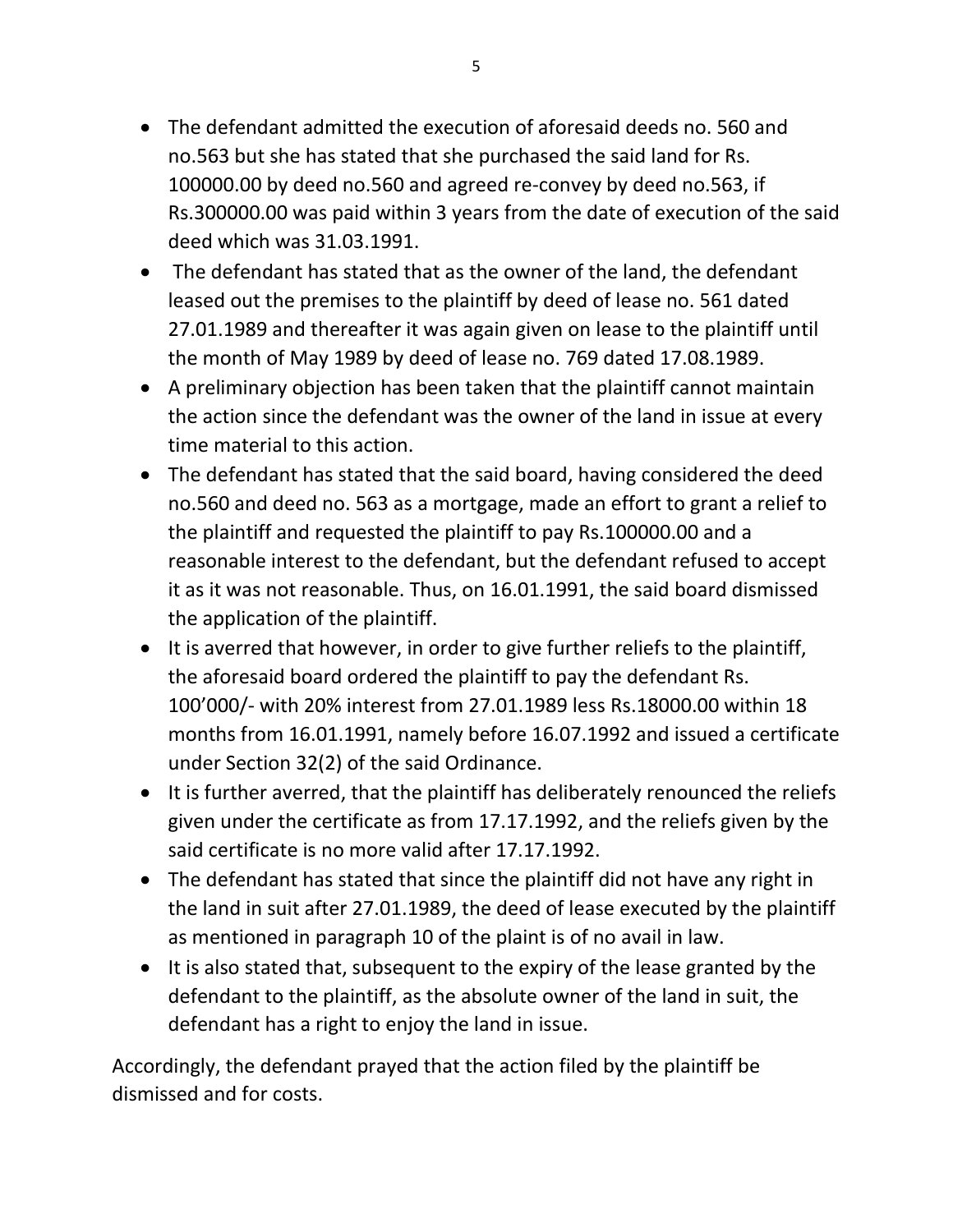As per the aforesaid pleadings it can be observed that the deed no 560 and 563 were not executed on the same day and there appears to be a deed of lease which gave possession back to the plaintiff from the defendant after the deed of transfer no.560, which, as per the plaintiff's stance, is the purported mortgage.

There were 7 admissions made by the parties.<sup>1</sup> On behalf of the plaintiff issues no. 1-9 were raised and on behalf of the defendant issues no. 10-28 were raised.<sup>2</sup>

Thus, at the trial, jurisdiction of the court was admitted and followings were among the admitted facts as per the said admissions made by the parties at the commencement of the trial.

- 1. Execution and signing of the aforesaid deeds no.560 dated 27.01.89 and 563 dated 31.01.89.
- 2. The fact that the plaintiff made an application to the aforesaid board and the said board held an inquiry.
- 3. The board suggested that the plaintiff shall pay the consideration of deed no.560, namely Rs.100000.00 along with the interest.
- 4. The board suggested that the interest be 20% per year.
- 5. The fact that the board issued a certificate dated 16.01.1991 under section 32(2) of the Ordinance.

Only one Chandimal Pathiraja, an officer from the Debt Conciliation Board had given evidence on behalf of the plaintiff. Neither the plaintiff, nor the power of attorney holder nor any other witness has testified at the trial for the plaintiff. Apparently, said Pathiraja has been called to give evidence with regard to the application made to the said board and issuance of the section 32(2) certificate and to tender the relevant documents in evidence. No evidence was, thus led with regard to the issues no.3 to 8 raised at the trial by the plaintiff. It appears that even the plaintiff later limited her case only to issues no. 1, 2 and to the costs and other reliefs raised in issue no.9, as she had stated in her written submission in the original court that she does not seek any relief as prayed in prayer (c) and (d) of the plaint and only seek relief as per prayer (a) (b) (e) and (f).<sup>3</sup>

<sup>&</sup>lt;sup>1</sup> Vide proceedings dated 22.01.1996 and 22.02.1999, pages 46 and 86 of the brief.

 $<sup>2</sup>$  Vide pages 47 to 50.</sup>

<sup>&</sup>lt;sup>3</sup> Vide paragraphs 12 and 13 of the written submissions tendered to the original court at page 112 of the brief.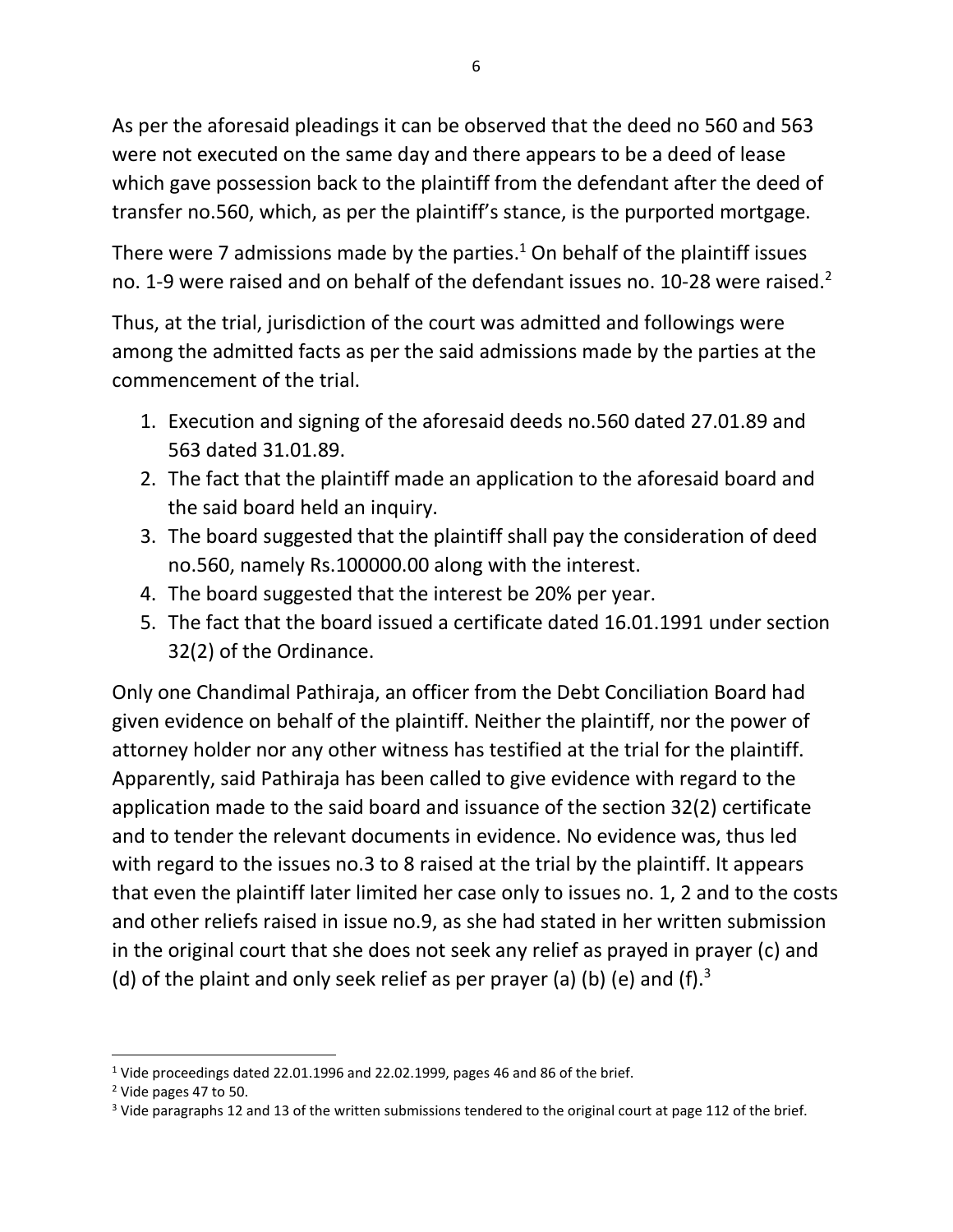Hence, the plaintiff's case before the original court rested upon the issues no 1 and 2 which queried whether the plaintiff is entitled to the relief (a) and (b) of the prayer in terms of the certificate issued by the aforesaid board as per section 32(2) of the Ordinance and if so, what would be the amount and interest that has to be paid by the plaintiff to the defendant.

The plaintiff has tendered documents marked P1 to P4 at the trial, namely aforesaid certificate issued as per section 32(2) of the Ordinance, deed no.560, deed no.563 and minutes of the board meeting dated 27.02.1992 which refused to review the order due to the absence of the defendant respectively. The defendant gave evidence in support of her case and has tendered in evidence documents marked V1 to V7, namely, minutes of a board meeting dated 20.12.1990 which dismissed the application of the plaintiff on a previous occasion, aforesaid certificate issued as per section 32(2) of the ordinance, aforesaid deed no.560, deed of lease no. 561, aforesaid deed no.563, deed of lease no.769 and aforesaid minutes of the board meeting dated 27.02 1992.

After the conclusion of the trial learned District Judge delivered his judgment dated 22.03.1999 dismissing the action of the plaintiff with costs. The learned District Judge in his judgment inter alia stated that;

- Plaintiff had not given evidence to testify the facts adduced in his plaint and only an officer from the Debt Conciliation Board had given evidence on behalf of the plaintiff.
- The said board cannot order to pay the relevant amount and interest within a prescribed period in terms of section 32(2) or any other section of the Ordinance when there was no settlement between the creditor and the debtor. 4
- A certificate issued under Section 32(2) of the Ordinance cannot be the sole basis for entering judgment in favor of the plaintiff, and the plaintiff has to file an action under the regular procedure and the plaintiff has to prove that a cause of action has arisen against the defendant, but she had failed to do so, therefore, not entitled to any reliefs prayed for in the plaint.
- No evidence was adduced on behalf of the plaintiff to the effect that the defendant was in unlawful possession of the property in question or that

<sup>&</sup>lt;sup>4</sup> Vide page 10 of the district court judgment.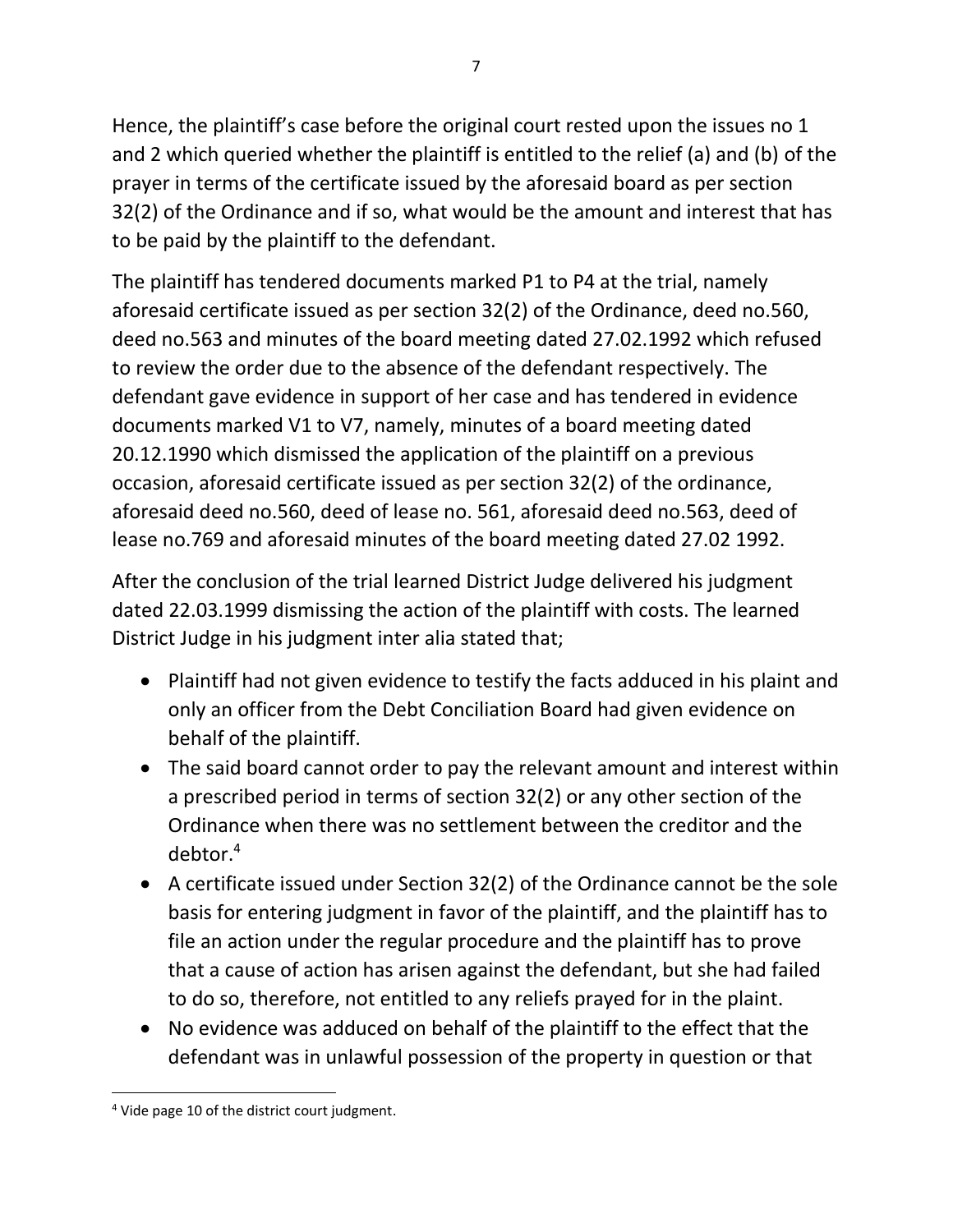the defendant had caused damages to the plaintiff's properties or that a cause of action had arisen as set out in the plaint.

Being aggrieved by the said judgment, the plaintiff preferred an appeal to the Court of Appeal. The Court of Appeal having heard the arguments of both the parties dismissed the appeal of the plaintiff with costs. Learned Court of Appeal Judges in the said judgment inter alia stated that;

- In **Silva Vs Sai Nona 78 NLR 313** it was held that the certificate issued under section 32(2) of the Debt Conciliation Ordinance read with Act No. 05 of 1959 cannot reduce a conditional transfer in law to a mortgage. As per the said judgment conditional transfer is treated as a mortgage only for the purpose of the jurisdiction of the board.
- The plaintiff has not made payments according to the requirements of the certificate of the Debt Conciliation Board. All these facts have been admitted by the parties at the trial.
- No evidence was adduced on behalf of the plaintiff to the effect that the defendant was in unlawful possession of the subject matter in question or that the defendant has caused damages or that a cause of action has arisen as set out in the plaint.
- The learned district judge has correctly analysed the evidence before him and has come to the correct conclusion that the plaintiff failed in proving that a cause of action had arisen against the defendant in this case.

Having heard the submissions of the counsel for the plaintiff and the counsel for the defendant in the special leave to appeal application filed against the judgment of the Court of Appeal, this court was inclined to grant leave to appeal on the questions of law set out in paragraph 16 of the petition of appeal undated, but, filed on  $10.12.2014<sup>5</sup>$ , which will be referred to and answered later in this judgment.

As said before, the plaintiff's case rested upon the issues no.1 and 2 raised at the original court. As per the way the said two issues were framed, the plaintiff to be successful, she must establish that, along with the admissions already made, by the issuance of section 32(2) certificate, she is entitled to a judgment in her

<sup>5</sup> Vide Journal entry dated 01.04.2015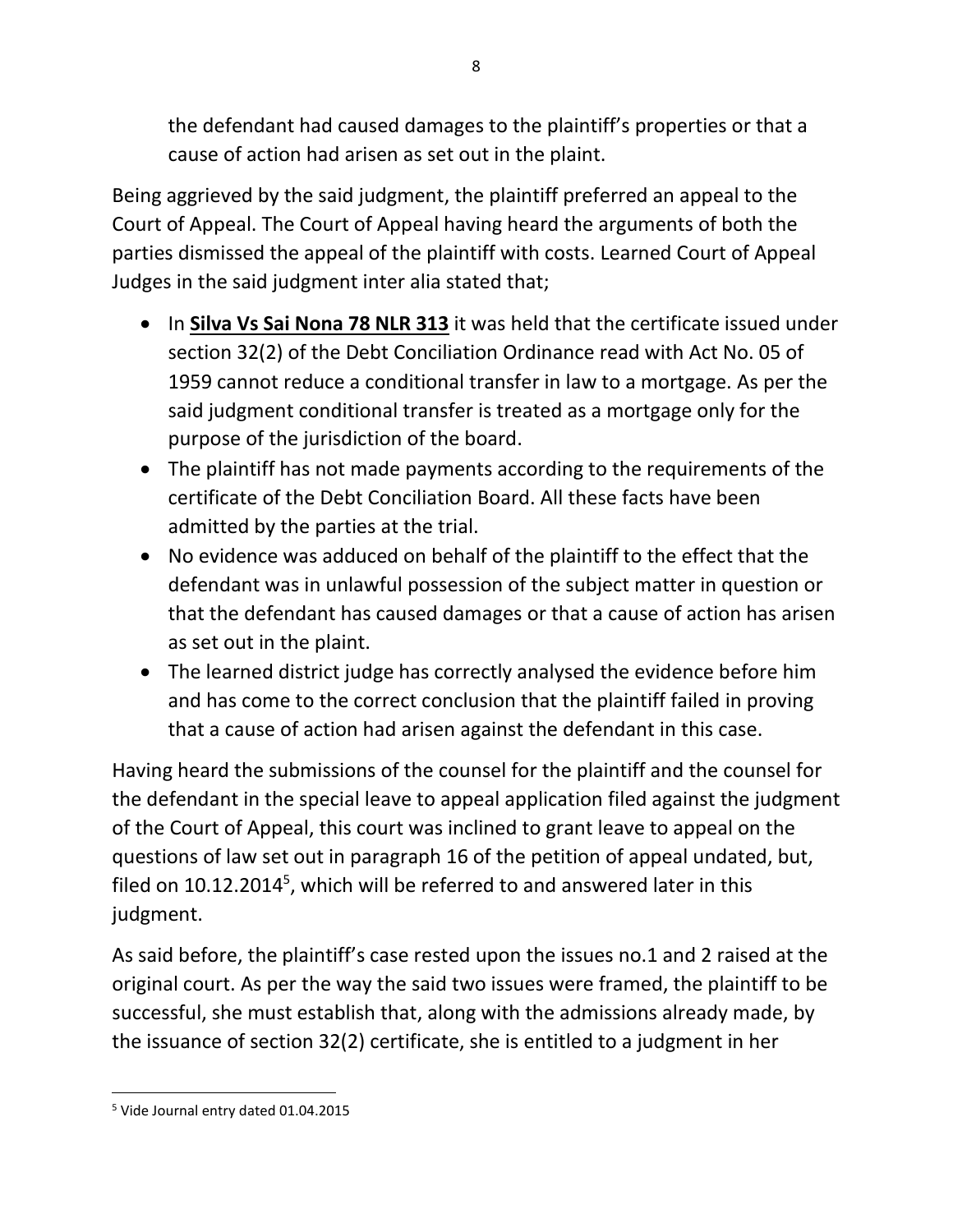favour as prayed in prayer (a) and (b) of the plaint. For this, she either has to establish that along with the admissions made, such certificate is sufficient to enter judgment and decree even without a cause of action or that in the backdrop of the admissions made, the issuance of such certificate itself gives a cause of action and proof for that cause of action for her to get a judgment in her favour. At this moment, it must be noted that the action was filed in the district court not to enforce a certificate under any given provision in law but on an alleged cause/s of action as averred in the plaint. It must also be noted that even though in paragraph 15 of the plaint, the plaintiff had averred that causes of action have accrued to the plaintiff, in the body of the plaint the plaintiff had not set forth separate causes of action as required by section 40(d) of the Civil Procedure Code but averred the cause/s of action as a composite whole through its averments. It appears, now, that the plaintiff had relinquished proving most of the averments in that composite whole and rely only on the production of the said certificate (P1) and purported decisions of the board connected to it (P4) along with the two deeds no.560 (P2) and no.563 (P3).

In deciding whether the learned judges below erred, it is necessary to peruse some relevant provisions in the Ordinance as amended in relation to the facts of the case at hand. However, as the said certificate and the order mentioned in it as part of it was made on 16.01.1991, the amendments made to the Ordinance by Acts no. 29 of 1999 and 4 of 2019 need not to be considered in this decision as they are amendments made after the issuance of the said certificate marked P1. Section 14 of the Ordinance provide for debtors and secured creditors to make application to the board to effect settlement of the debts. Thus, the scheme of the act is to effect settlement of debts through applications made by the debtor or the creditor. As per the section 19A as amended by the Act No. 20 of 1983, the board can entertain applications in relation to debts that are secured by conditional transfers of property as is a mortgage within the meaning of the ordinance, only if the application is made before the expiry of the period within which the property has to be redeemed by the debtor by virtue of any legally enforceable agreement between the debtor and his creditor. (As per the amendments made in 1999, now it is possible for the board to entertain application relating to debts secured even by transfers of immovable property as is a mortgage within the meaning of the Ordinance.) Thus, transfer deeds were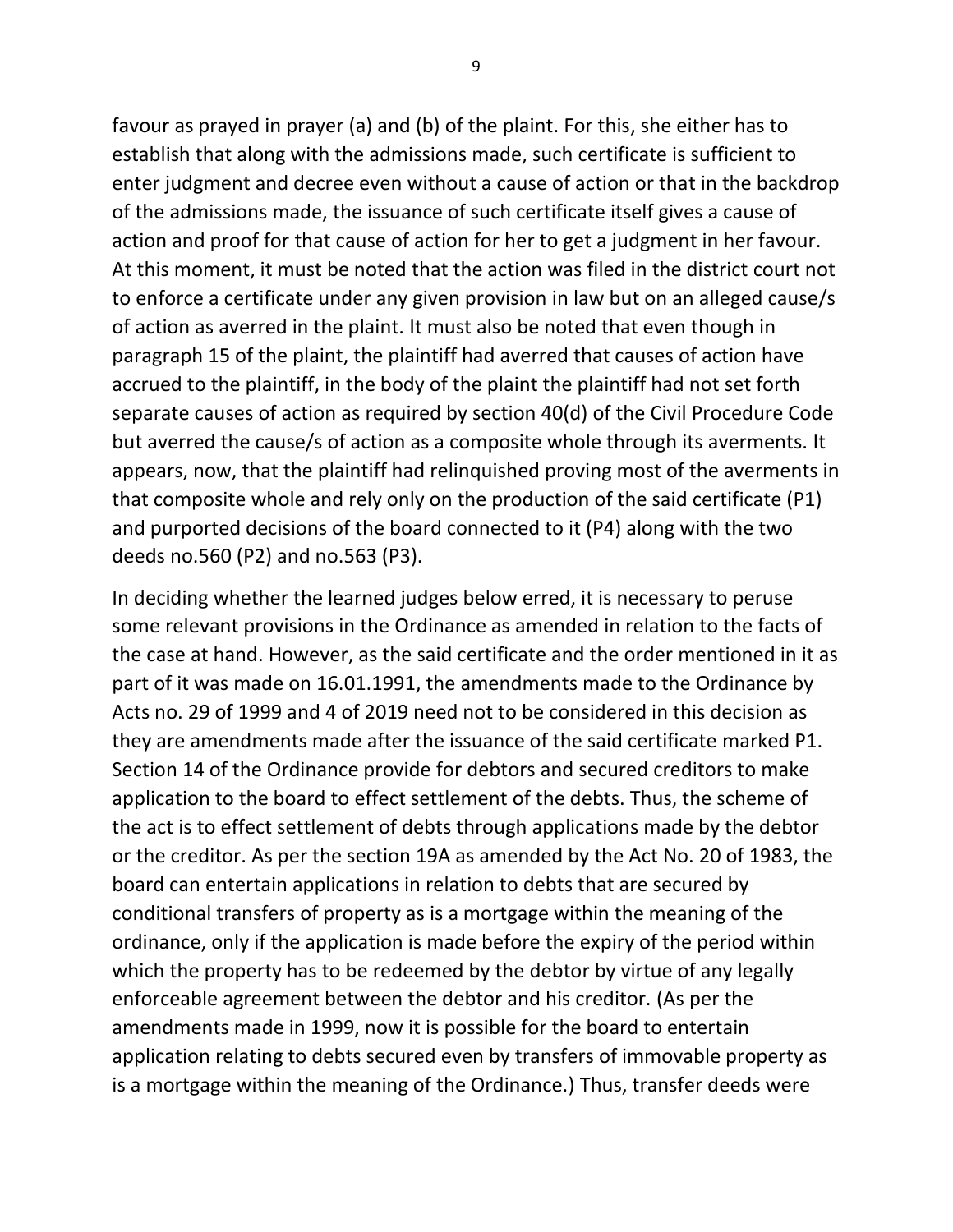not subject to the board's jurisdiction, unless it could have been considered as a conditional transfer as per the interpretation given in the Ordinance at the time the relevant application was made. Hence, it is pertinent to peruse the interpretations given to mortgage and conditional transfers in the Ordinance at the time of the relevant application, which are quoted below.

' "Mortgage" with reference to any immovable property, includes any conditional transfer of such property which, having regard to all the circumstances of the case, is in reality intended to be security for the repayment to the transferee of a sum lent by him to the transferor.'

Hence, it is clear for the purposes of the Ordinance to effect a settlement of a loan, the legislature has made provision to consider a conditional transfer as a mortgage if the circumstances shows that it was in reality a security for repayment of a loan. (With the amendments made to the Ordinance in 1999 now even transfer deeds can be considered as mortgages for the aforesaid purposes)

" 'Conditional transfer of immovable property' means any transfer, sale, or alienation of immovable property which is effected by a notarial instrument and which, by virtue of such instrument or any other notarial instrument, is subject to the right of the person by whom the property was transferred, sold or alienated or of any other person to redeem or purchase the property within a period specified in such instrument or such other instrument."

Thus, right to redeem or purchase the property may contain in the very document which becomes a conditional transfer without any doubt or in some other notarial document when the first document is a transfer deed on the face of it. It appears from the decision of the board contained in the overleaf of the P1 certificate as part of that certificate, the board considered the deeds no.560 and 563 together as a conditional transfer that falls within the interpretation of mortgage given in the Ordinance. However, as per section 21A of the Ordinance prior to the amendment made in 1999, which section was relevant to the application made to the board in the case at hand, the board had to consider certain matters before deciding a conditional transfer was in reality a mortgage as per the Ordinance. They were;

• The language in relevant notarial instruments,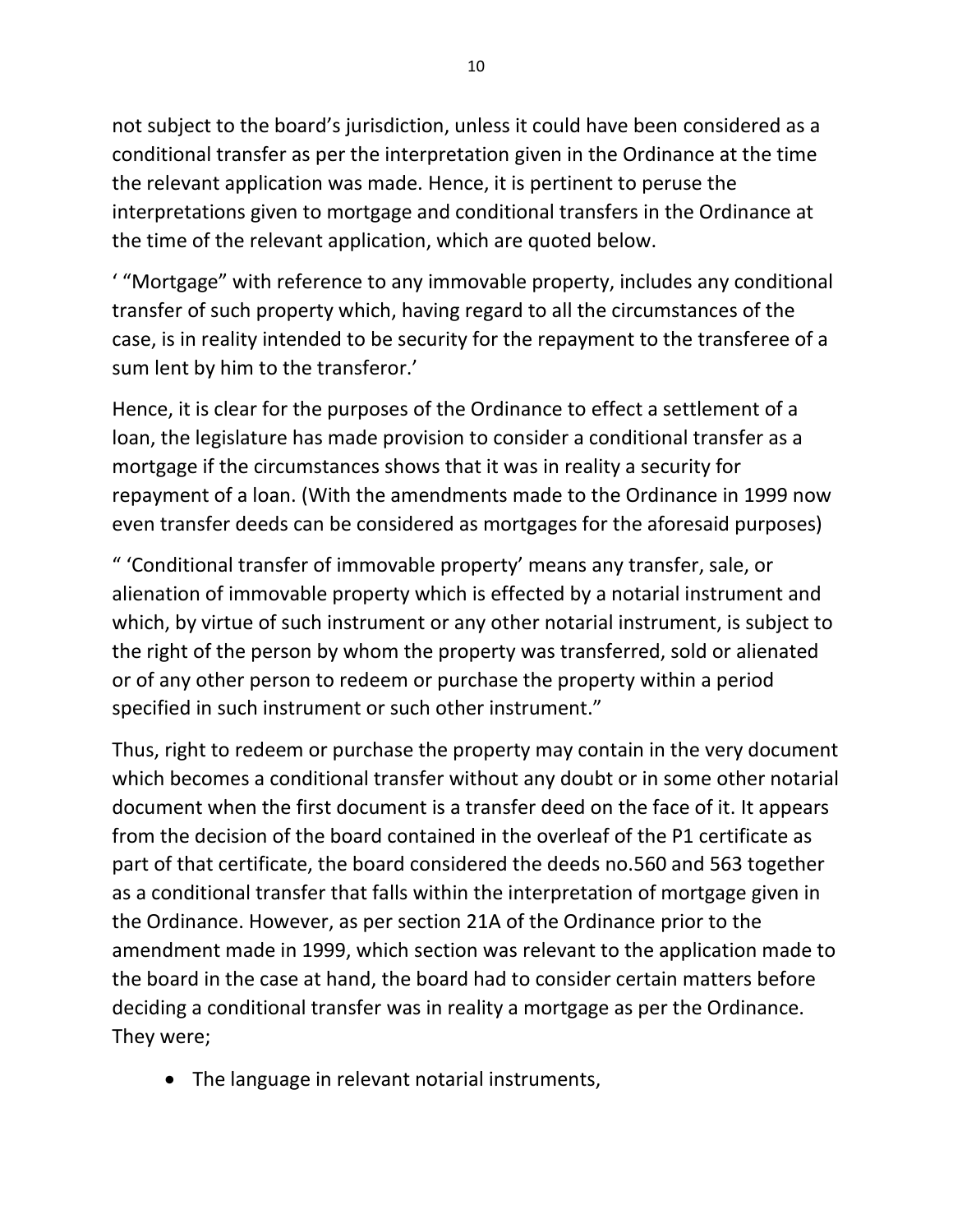- Any difference between the sum received by the transferor from transferee and the value of the property transferred,
- The continuation of the transferor's possession of the property transferred, and
- The existence of a legally enforceable agreement between the transferor and the transferee whereby the transferor is bound to pay interest or any sum that may reasonably be considered as an interest.

As per order referred to in P1 certificate as part of it, it is clear that the board decided to consider deeds marked 560 (P2) and 563 (P3) formed a conditional transfer and also fall within the interpretation of mortgage given in the Ordinance. However, order contained in the certificate(P1) does not indicate that the board considered that there was a lease agreement (deed of lease marked as V4) executed between the plaintiff (transferee) and the defendant (transferor) in between the execution of P2 and P3 and that, if V4 is a legally valid document, the plaintiff's possession after P2 can be referable to said V4. On the other hand, whether deed no.560 is a conditional transfer or not has to be decided on the intention of the parties as at the time they entered into that contract. It is true, even if there was no condition to reconvey in the same document, the intention can be shown through a subsequent deed such as P3 but when there is deed of lease written prior to P3 giving the possession of the property back to the plaintiff, it appears parties to those P2 and P3 considered P2 as an outright transfer that gave the possession of the property to the defendant. To support this view there was another deed of lease executed between the parties even after the execution of P3, marked as V6. Thus, it appears the background to the transactions between the plaintiff and the defendant suggests a possibility that the possession of the plaintiff of the property, after P2 was executed, was not due to the fact that it was a conditional transfer but due to a lease agreement and that P3 was a separate agreement to resell the property. However, for some reason the board had considered the deed of transfer P2 as a conditional transfer and, that it also fell within the interpretation of "mortgage" as contemplated by section 64 of the Ordinance. Thus, the board had tried to effect a settlement but the defendant refused to accept the said settlement. In this regard, it is pertinent to examine the provisions of section 32(2) that existed prior to the amendment made by Act no.29 of 1999.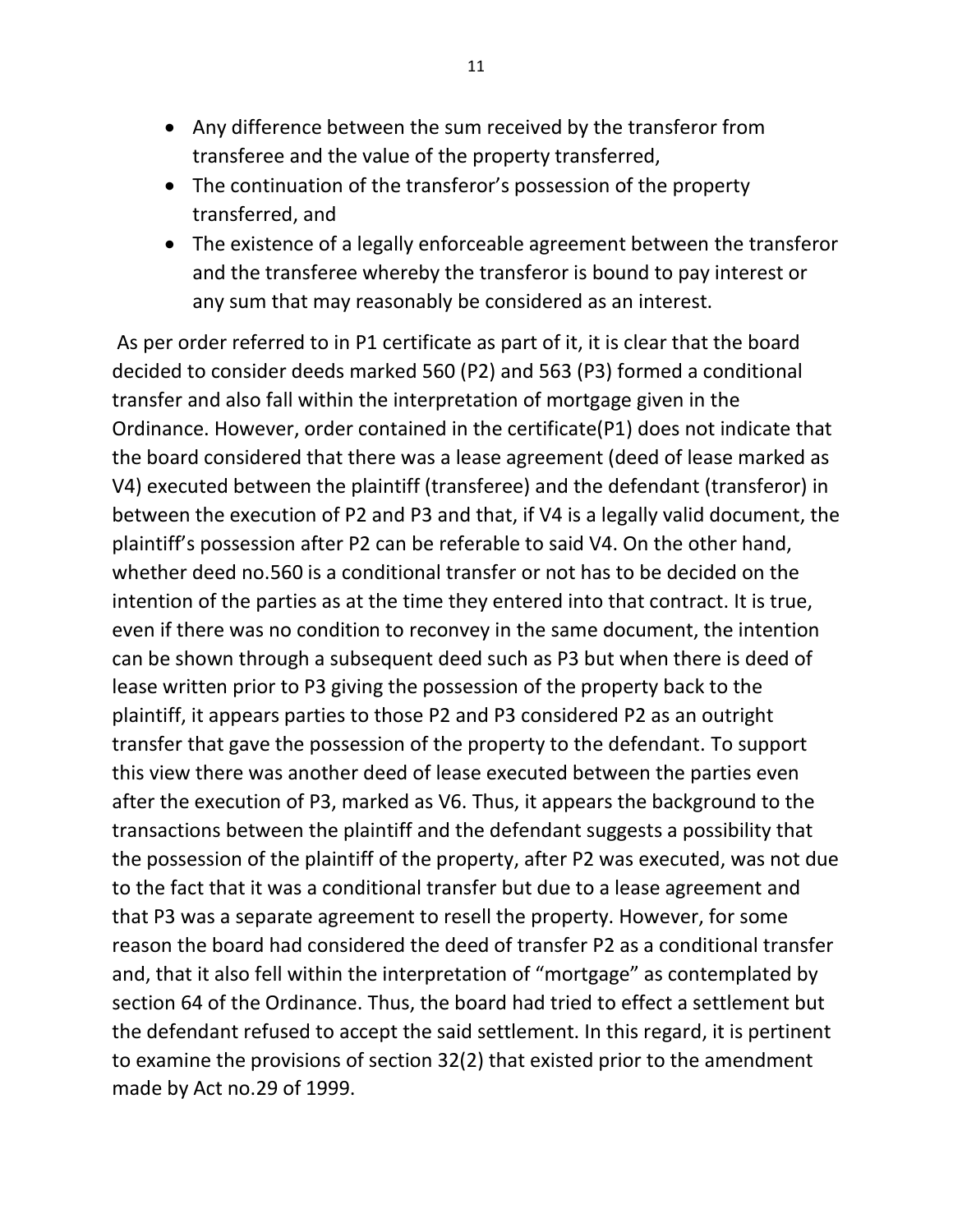"32(2). Where no amicable settlement is arrived at between the debtor and any secured creditor, the board shall dismiss the application so far as it relates to the debts due to the creditor, and may, if it is of the opinion that the debtor has made the creditor a fair offer which the creditor ought reasonably to have accepted, grant the debtor a certificate in the prescribed form in respect of the debts owed by him to that creditor."

The gazette containing the relevant prescribed form is found in pages 127 to 130 of the brief. The said form is reproduced below.

> " The Debt Conciliation Ordinance, No. 39 of 1941 Form of Certificate under Section 32(2) This is to certify that during proceedings No. ……………………………. under the Debt Conciliation Ordinance, no.39 of 1941, between ………….of……………(debtor) on the one hand and …………………….of ………………..(creditor) on the other hand, for the settlement of an alleged debt of ……..……….rupees ……….……… the said creditor has, in our opinion, refused a fair offer of settlement made by the said debtor which the said creditor ought reasonably to have accepted. 2. The following particulars of the debt were furnished by the debtor under section …………………of the Ordinance: - (Particulars)

Dated the ………………day of ……………….19…

…………………………………………………….

Chairman, Debt Conciliation Board

Thus, when the said section 32(2) is considered together with the prescribed form, it is clear even when the board considered a conditional transfer as a mortgage and proceeded to inquire into the application, if there was no amicable settlement, the board had to dismiss the application as per the provisions existed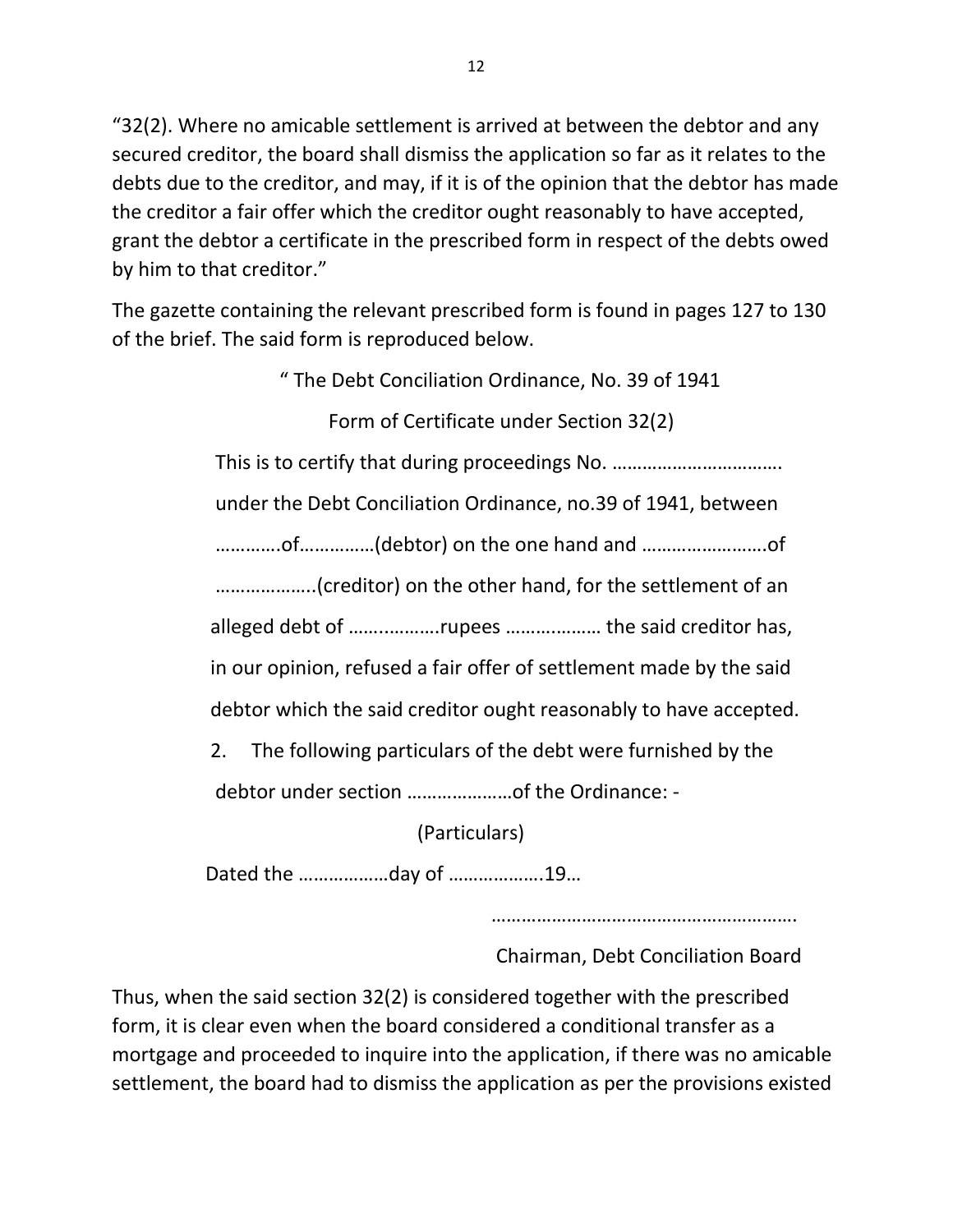at the time the relevant application was made and considered. And there was no provision to include an order or decision of the board in the certificate. On the other hand, it is not logical to allow the board to make a decision on the application when the law requires it to dismiss the application. The section only allowed the board to express its opinion if it thought that a fair offer was rejected by the creditor. As per the prescribed form, particulars of the debt furnished by the debtor could have been entered in the said form. Under the provision to include particulars of debt furnished by the debtor, the board has included its purported decision in the certificate by referring to the interest ordered and to the order contained in the overleaf. Such an act or step by the board is not supported by any provision in the Ordinance. Thus, what is found in the certificate marked P1, that is within the legal provisions relevant to the matter, appears to be the opinion expressed by the board that a fair suggestion to settle the loan was refused by the defendant and the details provided by the plaintiff with regard the purported debt. It cannot be perceived how a court of law can grant reliefs as prayed for in prayer (a) and (b), namely an order to reconvey the property and to evict the defendant, on a mere expression of an opinion of the board as to the refusal of the settlement or on the other contents in P1 which are not envisaged or permitted by the section 32(2) to include in such certificate.

It is also pertinent to note that, even though, section 40 of the Ordinance makes the settlements reached under section 30 and 31 final between the parties subject to the board's power to review them, there was no provision in the Ordinance at the relevant time giving any finality to a certificate issued under section 32(2) or to the opinion expressed therein or to any order that may contained therein. As said before, other than dismissing the application and expressing the opinion as to the fairness of refusing the settlement, under section 32(2) there was no provision to make any other order or to include it in the certificate. Further, there was no provision in the Ordinance that make such an order or conclusions included in a certificate issued under section 32(2) unassailable before a court of law. The bar in relation to civil actions contained in section 56 of the Ordinance concern only entertaining of actions in respect of pending matters before the board or the validity of any procedure before the board or the legality of any settlement and certain application to execute decrees but not with regard to purported conclusions of the board that may contain in a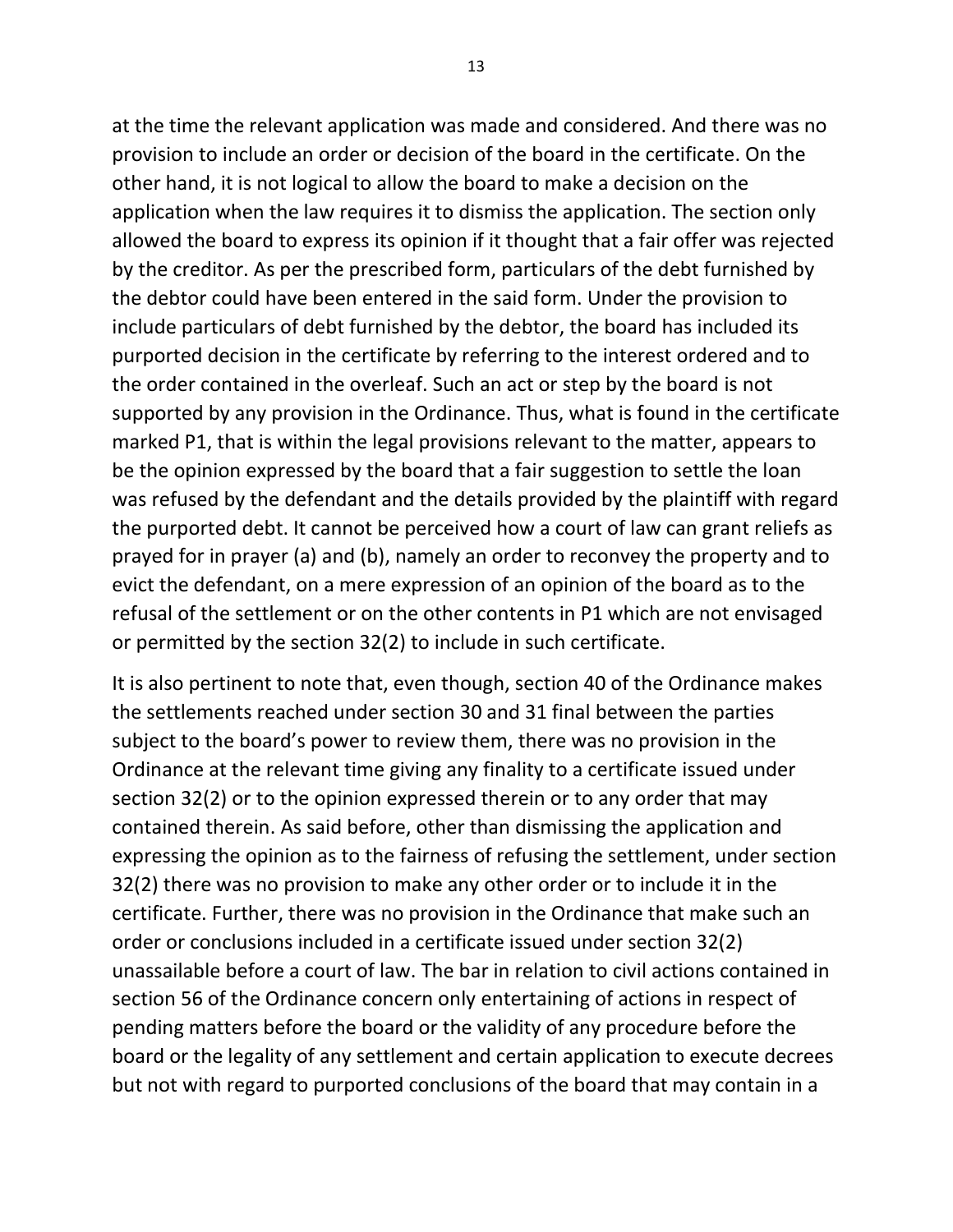certificate issued under section 32(2). Section 60 of the ordinance only make documents issued by the board prima facie proof of the contents of that document and that it was issued by the board. Thus, with regard to P1 certificate, one can argue that it is a prima facie evidence to say that the board was of the opinion stated therein and came to the decisions stated therein but it does not stop a civil court questioning the correctness of such conclusions in the said certificate and coming into its own decision with regard to the nature of the transactions.

After filing an application by the debtor or creditor, in the process endeavoring to effect a settlement, the board under certain sections of the Ordinance can make certain decisions. For example, under section 29(4) the board can issue a certificate in respect of debts owed by the debtor to the creditor when the creditor fails to show cause to the satisfaction of the board and under section 37, the board can decide the existence or the amount of the debt after hearing evidence when there is a dispute in that regard and, the decision shall be binding on all parties in all proceedings before the board. Even in this instant, no provision is made to bind parties on such decision in proceedings before court of law. Under section 47, the board is empowered to make orders or decision or settlements when a matter has been referred to it by a court. Section 48 provides that the court shall enter decree in accordance with such settlement, order or decision. However, there is no evidence or issue raised to indicate that the order or decision included in P1 is a decision made under section 29(4), 37 or 47. Thus, other than the opinion of the board with regard to the refusal of the settlement and the parts that relates to the dismissal of the plaintiff's application, the rest of the order/s or decision/s of the board that contained in P2 remain an order/s or decision/s which was/were not contemplated by section 32(2) of the ordinance.

Thus, on the face of it what is not contemplated by section 32(2) or the prescribed form are not matters ipso facto put in to effect by a court merely because the said certificate was tendered in court and conclusions or decisions of the board which are not contemplated by the said section 32(2) cannot be binding on the parties or the court which hear a case after the issuance of the said certificate. There may be an evidential value it bears to indicate that the application before the board was dismissed and the board was of the opinion that the settlement offered was fair and it ought to have been accepted by the creditor.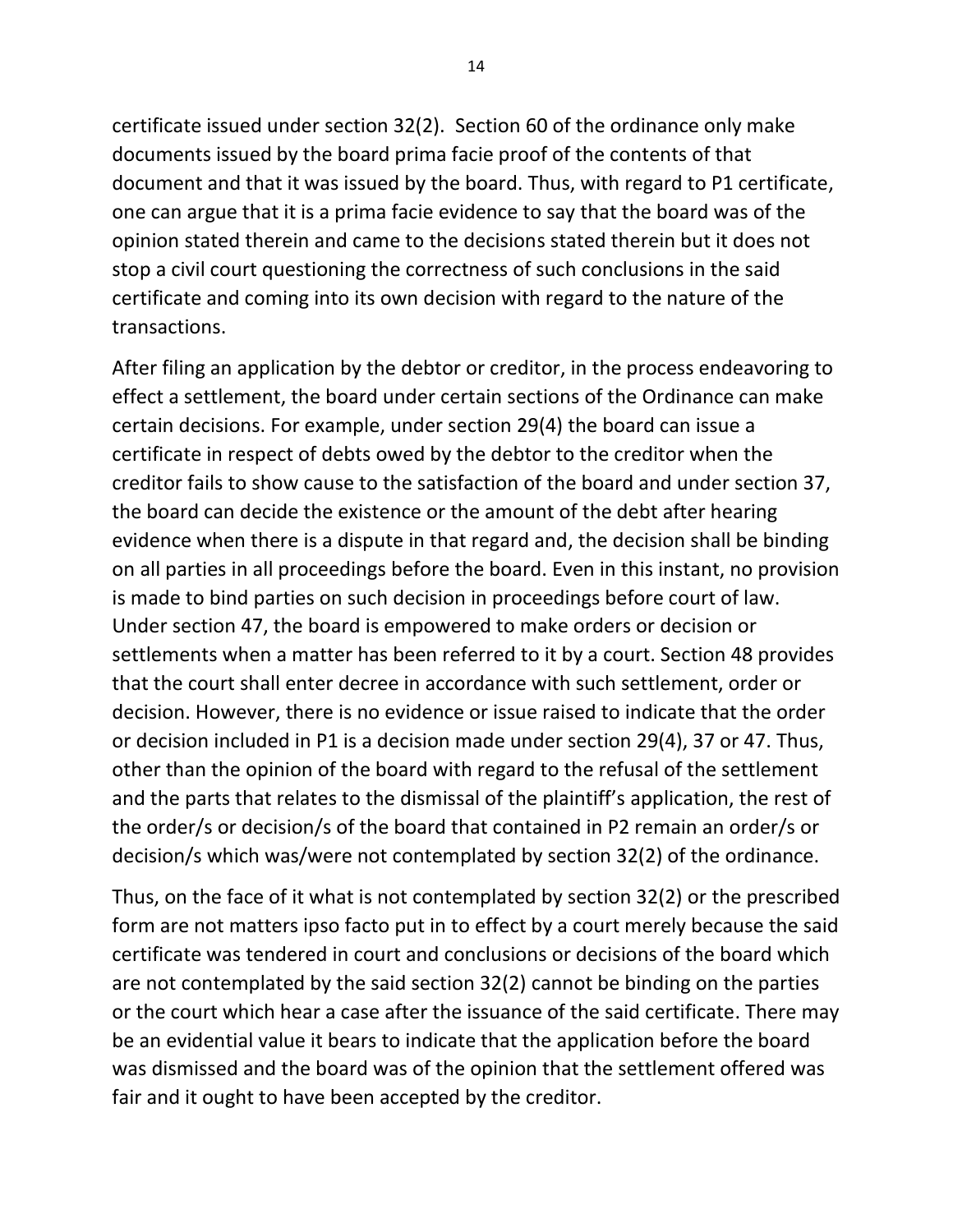Furthermore, no provision of law is there in the ordinance that enable the board to convert a transfer or a conditional transfer to a mortgage. As discussed above, the Ordinance enable the board to consider conditional transfers (at present even transfer deeds) as mortgages in terms of the interpretations given in section 64 for the purposes of the ordinance to effect settlements of loans. Merely because the board considered a conditional transfer as a mortgage for such a purpose, a civil court of law is not bound to consider such deed as a mortgage when it becomes the subject matter in an action filed before it and the civil court has to decide the action on the facts proved before it. By tendering a certificate in terms of section 32(2), what can be proved is that the application before the board was dismissed and the board was of the view that the suggested settlement was fair and the plaintiff ought reasonably to have accepted it. It also could have proved the particulars of the debt as furnished by the debtor to the board to the extent revealed in the certificate as it can be considered as prima facie proof as indicated above.

It is also important to consider section 39(2)(a) of the Ordinance. Section 39(1) and 39(2)(b) relates to actions filed by the creditor and have no relevance to the matter at hand. Section 39(2)(a) prior to the amendment made in 1999 and as existed at the relevant time to the case at hand, is quoted below.

" (2) Where a certificate has been granted under this Ordinance in respect of a debt secured by a conditional transfer of immovable property and subsequent to the granting of that certificate an action is instituted in any court for the recovery of the property, the court-

(a) may, notwithstanding that the title to that property has vested in the creditor in relation to that debt, make such appropriate orders as are necessary to reconvey title to, and possession of, that property to the debtor, in relation to the debt, on the payment by the debtor of the debt together with the interest thereon in such installments and within such period not exceeding ten years, as the court thinks fit; and

(b)……"

The aforementioned section does not refer to an application to enforce the certificate. There is no other section in the Ordinance that enables a party to file an application to enforce the certificate issued under section 32(2). On the other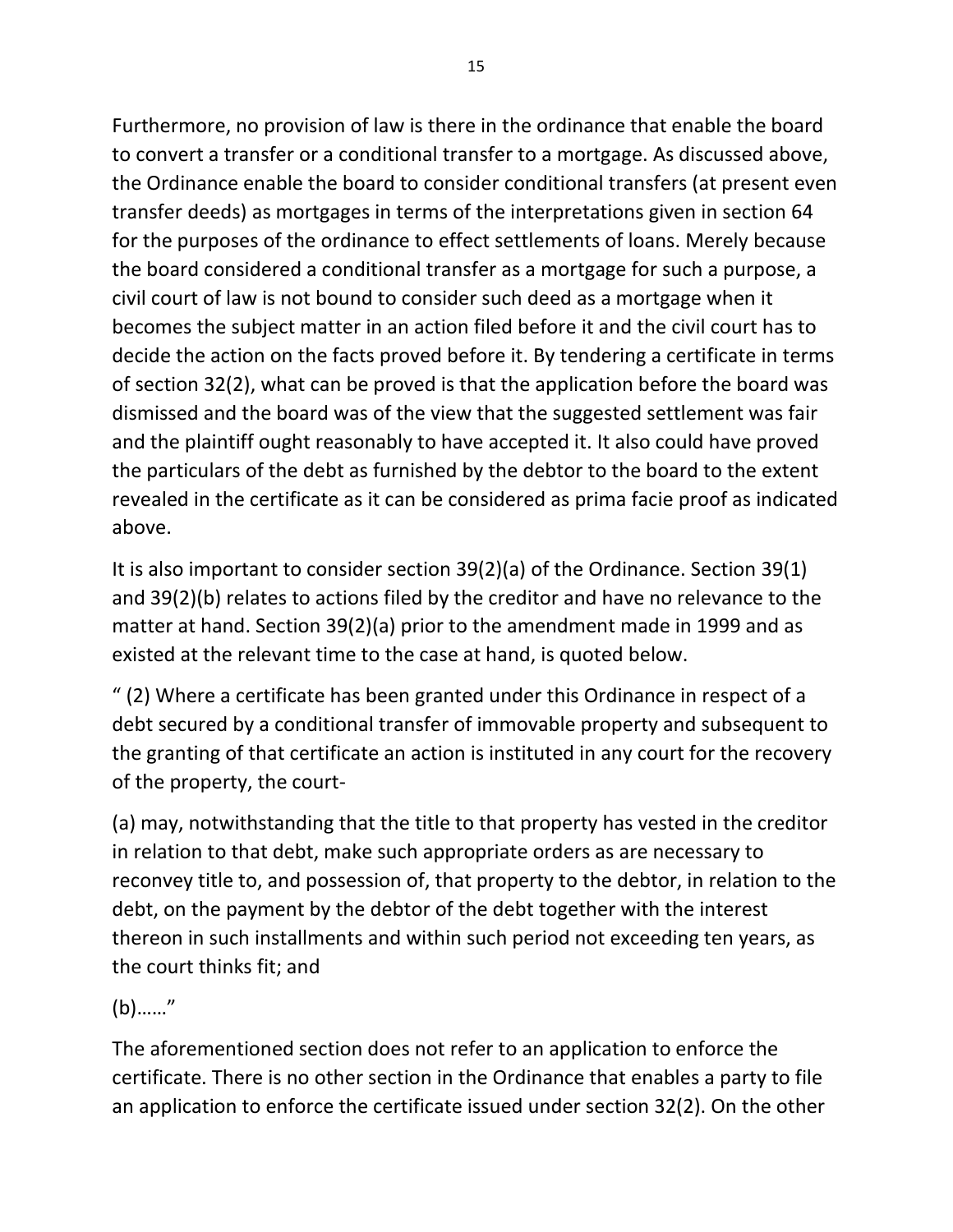hand, section 32(2) certificate, as per the law at the relevant time, could contain only a dismissal of an application and an opinion of the board as to the refusal of a suggested settlement and details about the debt as furnished by the purported debtor to the board. Thus, it could not contain a decision that can be enforced by a court merely by producing it. As explained above other orders or decisions contained in P1 certificate could not have been included in it as per section 32(2). Hence P1 certificate does not contain anything that can be enforced by mere production of it. Further the aforementioned section contemplates an action filed for the recovery of the property. As per section 6 of the Civil Procedure Code, every application to a court for relief or remedy obtainable through the exercise of court's power or authority or otherwise to invite its interference, constitute an action. It was stated in **Lowe Vs Fernando 16 N L R 398** that generally "cause of action" is the wrong for the prevention or redress of which an action may be brought<sup>6</sup>. The wrong is the combination of the right and its violation. It is said that every action is based on a cause of action<sup>7</sup>. Thus, the action contemplated in section 39(2) (a) of the Ordinance also has to be based on a cause of action. In fact, the plaint in the action in the district court appears to have been drafted on purported causes of action- vide paragraph 15 of the plaint. Thus, to be successful in the action, the plaintiff had to prove her cause of action. By tendering or proving a certificate issued under section 32(2) of the ordinance which can lawfully contain a dismissal of an application tendered by the plaintiff to the board and an opinion of the board as to the reasonableness of the refusal of the defendant to accept a suggested settlement which in the opinion of the board was a fair settlement cannot prove a cause of action when it is considered with admissions made. To prove a cause of action, the plaintiff must prove a wrong done to her by the defendant. Mere opinion of the board along with the admissions mentioned above cannot prove such wrong. She should have proved that P2 is in fact a conditional transfer and she reasonably took steps to fulfill the conditions but the plaintiff failed to reconvey the property or at least that her proposed settlement was in fact a reasonable settlement but the plaintiff failed to accept it and reconvey the property. Mere proof of the opinion of the board cannot be considered as proof of such cause of action. She or person who had first-hand knowledge should have given evidence to prove such cause of action.

 $6$  See section 5 of the Civil Procedure Code which interprets the cause of action.

<sup>7</sup> Jakson V Spittel 1880 LR 5 CA 542 cited in Seylan Bank Ltd V Piyasena and Others (2005) 2 Sri L R 132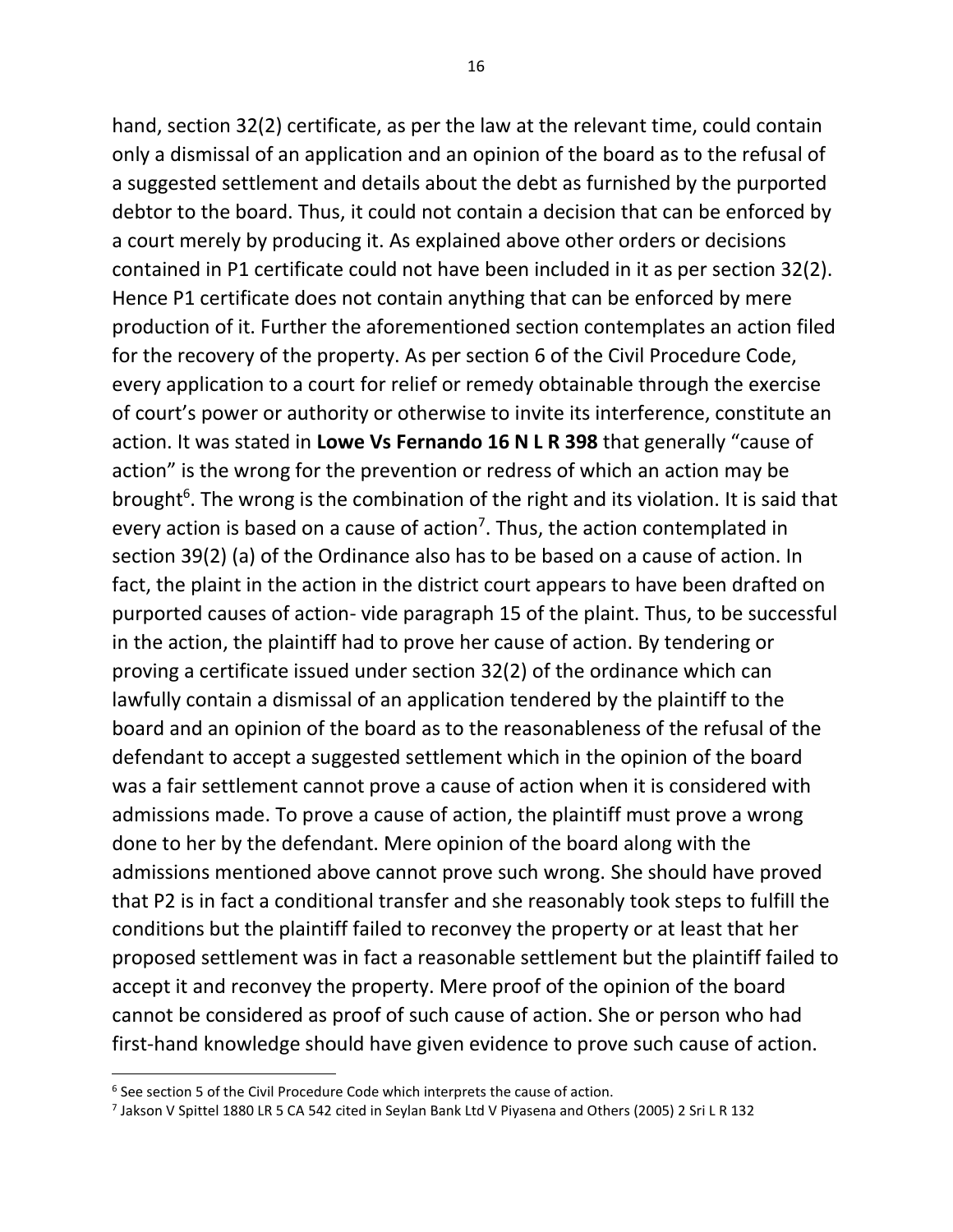As only an officer from debt conciliation board gave evidence who has no knowledge of P2 and P3 deeds or the deeds of lease mentioned by the defendant, it cannot be considered that she proved any cause of action. In this regard, it is necessary to refer to the following decision in **Silva V Sai Nona 78 N L R 313<sup>8</sup>** which expressed its view as follows;

"In this context, the case Johanahamy V Susiripala (69 N L R 29) may be usefully referred to. In that case it was sought to be argued, as in the present case, that once the Debt Conciliation Board chose to treat a transaction involving a conditional transfer as a mortgage, it got transformed into a mortgage and the stamp of mortgage attached to the transaction even in proceedings outside the board also. This argument was rightly rejected. It was held that a conditional transfer was treated as a mortgage only for purposes of the jurisdiction of the board and that such recognition by the board as mortgage did not entail the consequence that title remained with the vendor (debtor)"<sup>9</sup>

"By virtue of this amendment, $10$ the board is enabled to entertain, for the purposes of exercise its jurisdiction, a new category of transactions, viz, conditional transfer savouring of a mortgage. The Board is now authorised to effect a settlement between the parties to a conditional transfer. Any such settlement, on being reached and authenticated, supersedes the terms and stipulations of the original conditional transfer -sec.40.The question arises as to the consequences when no settlement between the parties is possible because of unreasonable attitude of the 'creditor' the transferee. Section 32 of the Ordinance provides for the dismissal of application in such an eventuality and for the grant of a certificate in terms of the section $^{11}$ ."

"But when a conditional transfer has been squeezed into the definition of mortgage for the purpose of proceedings before Debt Conciliation Board, the engrafting does not outlive such proceedings and the transaction resumes its old label and nature after such proceedings get terminated by the dismissal of the application in terms of section 32 of the Ordinance<sup>12</sup>."

<sup>8</sup> Manam Maggie Silva V Manikkuge Sai Nona 78 NLR 313

<sup>&</sup>lt;sup>9</sup> Ibid at at page 324

<sup>10</sup> Act No.5 of 1959

<sup>&</sup>lt;sup>11</sup> Manam Maggie Silva V Manikkuge Sai Nona 78 NLR 313 at page 323

<sup>12</sup> Ibid at page 324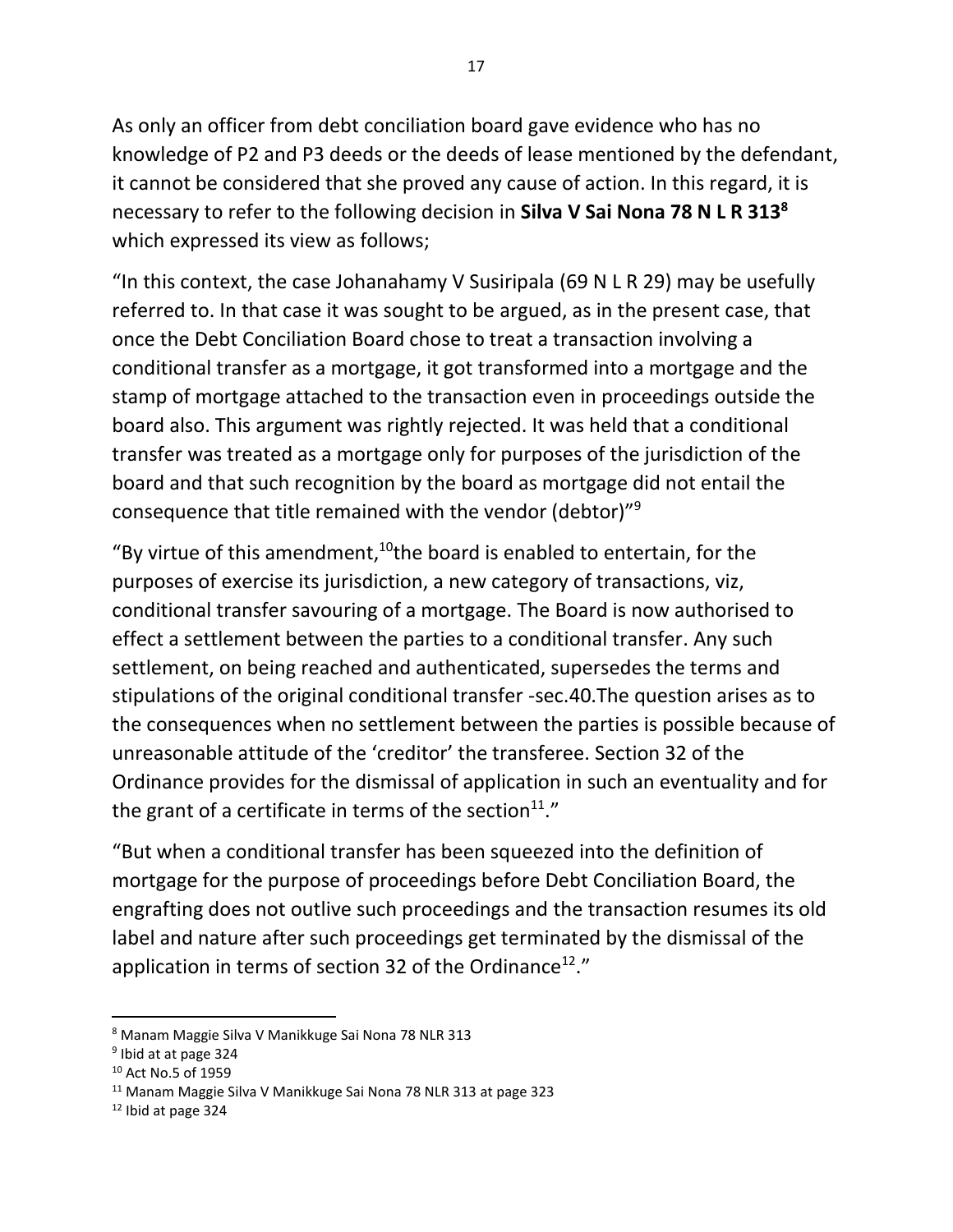"The meaning given statutorily to the word 'mortgage' for the purpose of jurisdiction of the Board cannot be extended to other jurisdictions unless there is warrant in the language of the statute. The unnatural sense ascribed to the word should be confined to the statutory context and should not be extended to other contexts though in pari materia $13."$ 

The learned counsel for the plaintiff argued that the above decision now does not apply since section 39(2) has been introduced by an amendment after the said decision. I am not inclined to accept this argument in its totality as said before, the provisions to consider a conditional transfer as a mortgage are provided for the purposes of the Ordinance, namely to effect settlements of loans. If the legislature wanted to give power to the board to convert conditional transfers to mortgages it should have been given expressly in the ordinance or by an amending Act. As observed in the above case if there is no settlement, the document regains its old label and nature. Section 39(2) only gives a court a discretion to grant relief as provided by that section in a suitable case notwithstanding the title to the property vested in the creditor in relation to the debt, when a certificate has been granted with regard to a conditional transfer of immovable property, but as explained above, it has not done away with the proof of a cause of action.

In the backdrop of above discussion now I would consider the questions of laws allowed by this Court.

## Question;

a) In terms of the provisions of Section 39(2)(a) of the Debt Conciliation Ordinance (as amended) the plaintiff is entitled to the reliefs prayed for in the plaint, on the admissions recorded and the documents admitted as evidence in the District Court without objection;

## Answer;

The above assertion cannot be accepted as the admissions made and the documents marked were not sufficient to prove a cause of action; a wrong done

<sup>13</sup> Ibid at page 325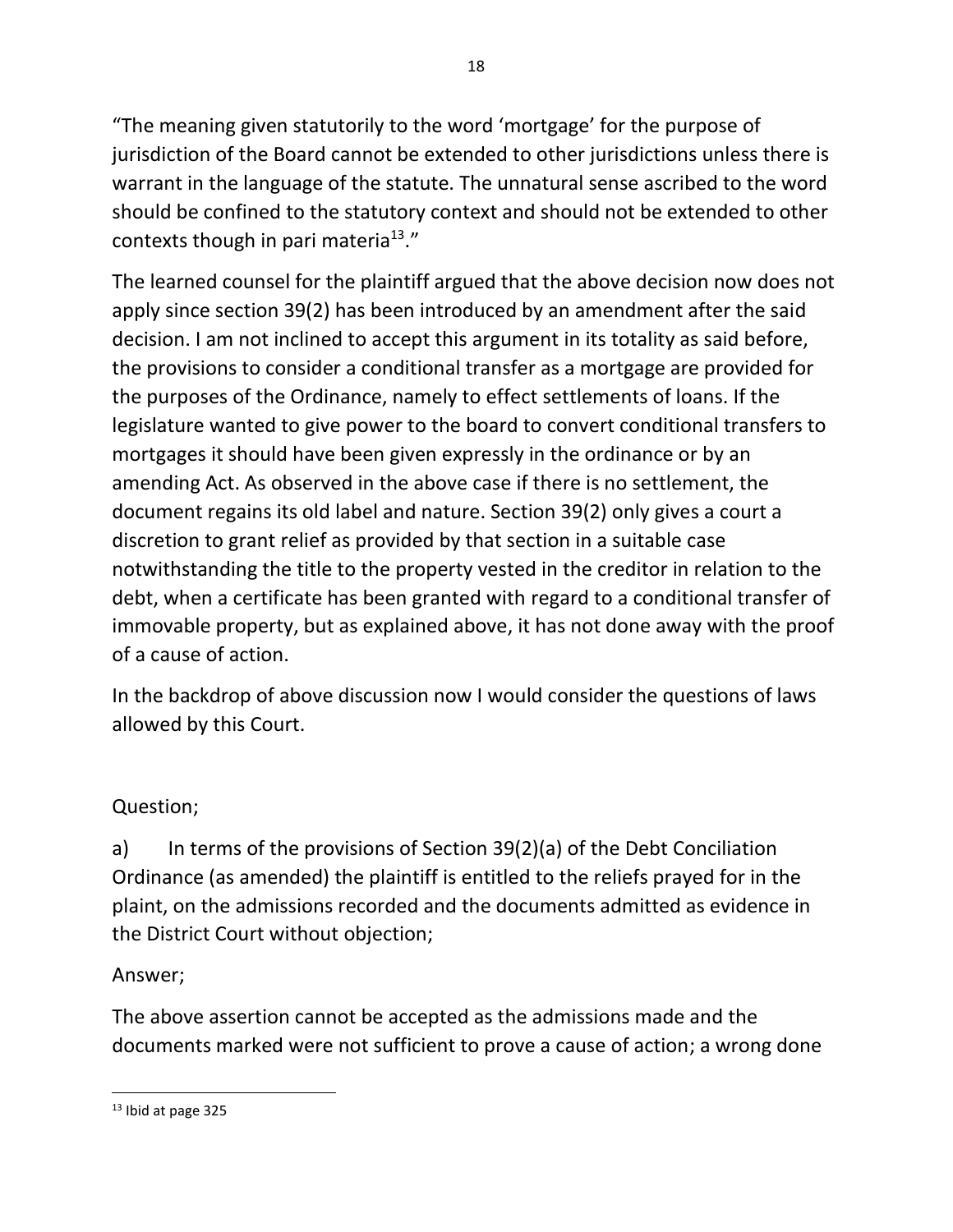by the defendant. A court of law is not bound to blindly follow an opinion of another institution. The court of law must form its own opinion

Question;

b) Has the Court of Appeal erred in applying to the facts of the present case the decision of Silva V Sai Nona 78 NLR 313, which has been decided before the enactment of S. 39(2)(a) of the Ordinance, and which therefore did not consider the meaning and effect of the said S.39(2)(a)?

Answer;

No

Question;

c) Has the Court of Appeal erred in holding that the certificate issued under the said S.32(2) of the Ordinance required the plaintiff to make payment of Rs.100,000/= to the Defendant along with an interest of 20% within 18 months?

Answer;

No. As the said order is included as a part of the certificate, but as per section32(2), such an order cannot be a part of the certificate.

Question;

d) Was the certificate under S.32(2) issued because there was no settlement?

Answer;

Yes.

Question;

e) Under the certificate there was no requirement that the plaintiff should pay money to the Defendant, there being no settlement between them;

Answer;

Yes, as per the law there cannot be any order made in a section 32(2) certificate requiring the plaintiff to pay as there was no settlement. However, the certificate issued included such an order as part of it which is not supported by provisions in section 32(2).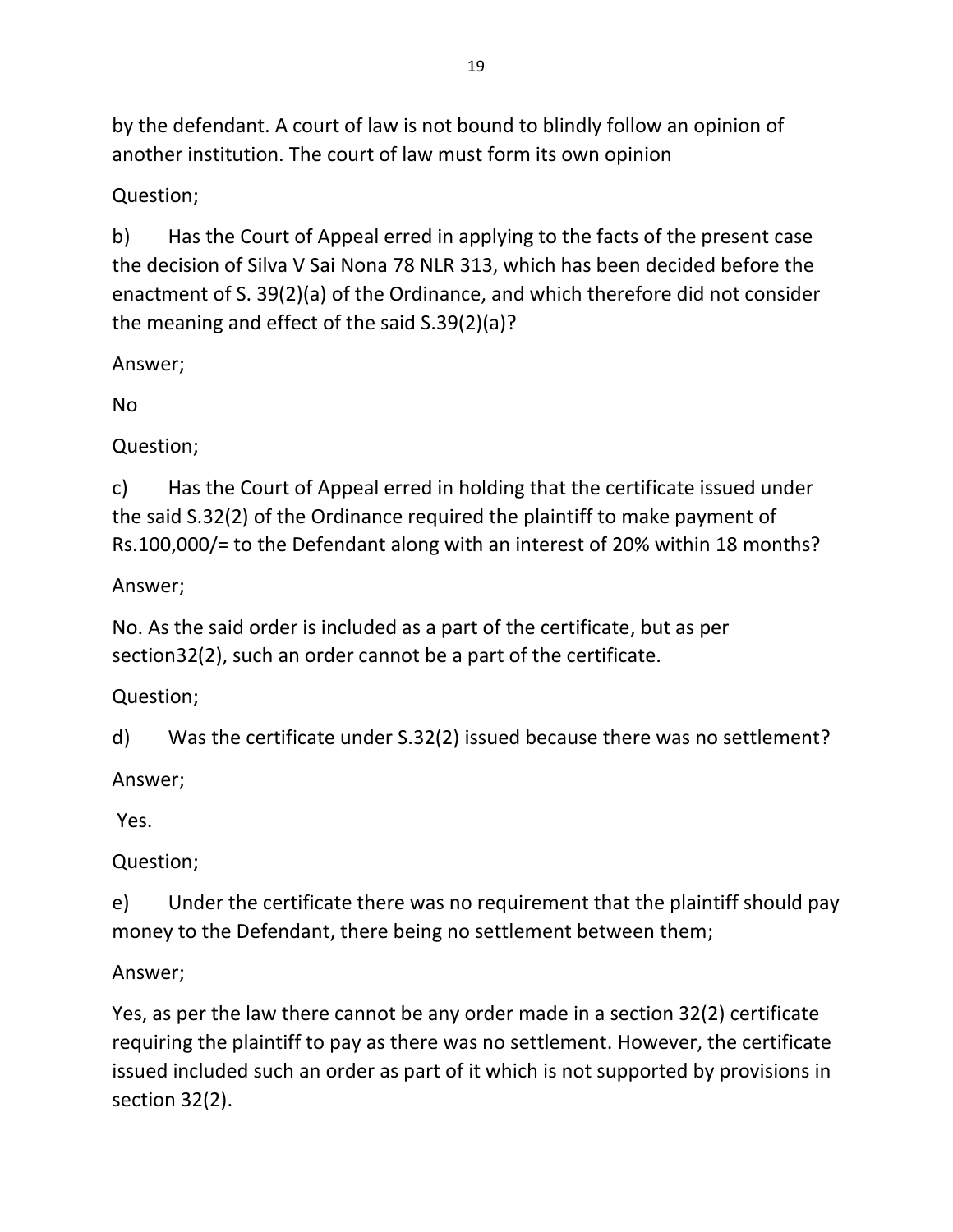### Question;

f) Has the Court of Appeal misunderstood and misinterpreted the meaning and effect of the certificate of non-settlement issued under the said S.32(2)?

## Answer;

No. The Court of Appeal has only referred to the order contained in the certificate and has not expressed any view regarding whether such an inclusion of an order is correct but has stated that the plaintiff had not made payment as per the requirement in the said certificate. Since such an order was correctly or wrongly included in the certificate by referring to it among the contents of the certificate by stating that the said order is on the over leaf and 20% interest per year was ordered, the Court of Appeal was referring to the factual situation in relation to the certificate actually issued. The conclusion of the court of appeal was to affirm the analysis of the learned district judge as no cause of action was proved by the plaintiff.

## Question;

g) Has the Court of Appeal erred by upholding as correct the finding of the District Court that the plaint of the Plaintiff did not disclose a cause of action?

# Answer;

No, the decisions of the District Court confirmed by the Court of Appeal was that the plaintiff failed to prove a cause of action.

## Question;

h) Has the Court of Appeal failed to analyze and carefully consider the provisions of section 39(2)(a) of the Debt Conciliation Ordinance (as amended). " this court.

## Answer;

No, sufficient analysis with reference to case law has been done and has come to the correct finding at the end.